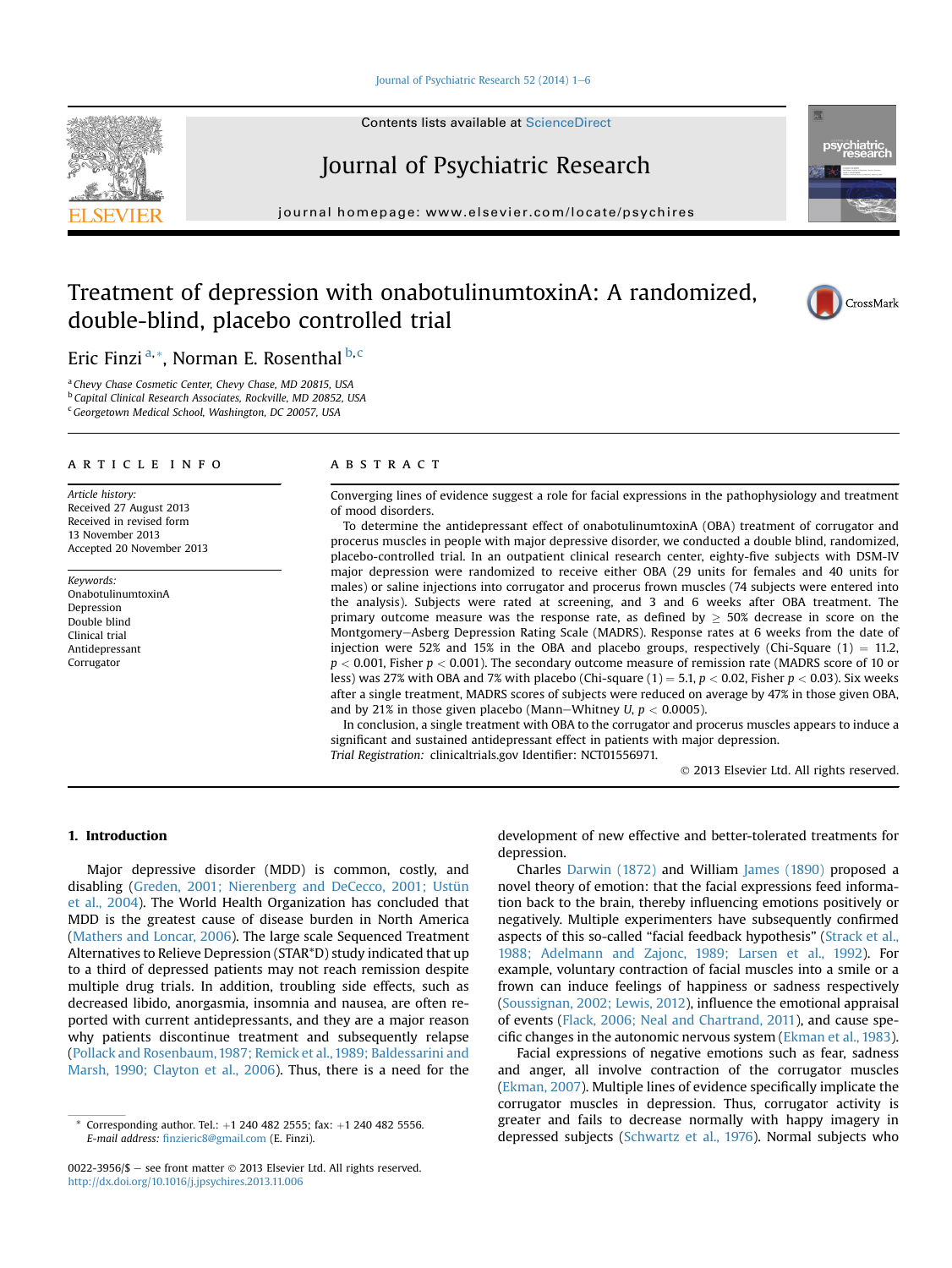<span id="page-1-0"></span>viewed unhappy imagery had an increase in both depressed mood and corrugator activity, two variables that are highly correlated ([Teasdale and Bancroft, 1977](#page-5-0)). Facial electromyography has been shown to be a predictor of treatment outcome in depression ([Carney et al., 1981; Greden et al., 1985](#page-5-0)). Nevertheless, these correlations do not demonstrate a causal role for corrugator muscles in depression, which has not been researched until recently.

Botulinum toxin injection of muscles reversibly blocks acetylcholine release from neuronal axons into the synapse, inhibiting neuromuscular transmission [\(Burgen et al., 1949\)](#page-5-0). OnabotululinumtoxinA (OBA) is one distinct subtype of botulinum toxin, and was the first botulinum toxin subtype to be FDA approved for the treatment of frown lines. OBA is now one of several botulinum toxins that are commercially available. Injection of OBA into the corrugator and procerus muscles (between the eyebrows) reversibly inhibits frowning for about three months [\(Carruthers and](#page-5-0) [Carruthers, 1992\)](#page-5-0) and provides a method for specifically and reversibly inhibiting frown facial expressions. Medical indications now outnumber cosmetic ones for the use of OBA. If the facial feedback hypothesis is correct and, specifically, if corrugator muscle activity is capable of propagating or enhancing sad or depressed feelings, we hypothesize that OBA injections into these muscles should have antidepressant properties.

In an open study of OBA injected into the frown muscles of ten depressed patients, [Finzi and Wasserman, 2006,](#page-5-0) reported that eight out of ten went into remission after one treatment with OBA. Their study was limited, however, by its small sample size, lack of con-trols, and lack of blinding. [Wollmer et al., 2012,](#page-5-0) in a small  $(N = 30)$ randomized, placebo controlled trial of OBA in depressed patients found a statistically significant (60%) response rate in OBA-treated subjects versus 13% in controls, but remission rates were not significantly different. They confined their study to patients who had both observable frowns and treatment-resistant depression. To evaluate the general therapeutic efficacy of OBA as a treatment for major depression, we have conducted a larger study with a broader clinical spectrum of patients. As in the study of Wollmer et al., we used a randomized double-blind design in which subjects received either OBA or placebo injections into the corrugator and procerus muscles as a treatment for major depressive disorder (MDD).

## 2. Methods

#### 2.1. Patients

Subjects were recruited from advertisements placed in the local newspapers in the Washington, DC metropolitan area; from the Internet; and from local physicians. The study protocol and advertisements were approved by the Institutional Review Board, Quorum Review Seattle, Washington. Advertisements stated that we were recruiting depressed people for a double blind randomized clinical trial of OBA for depression. No mention was made as to any expected efficacy. Male or female outpatients aged  $18-65$ years, with a DSM-IV diagnosis of current MDD [\(APA, 1994\)](#page-5-0), based on the MINI ([Sheehan et al., 1998\)](#page-5-0), administered by a trained research psychiatrist, were eligible to participate. Subjects received no monetary compensation for participation.

Subjects were required to have a MADRS ([Montgomery and](#page-5-0) [Asberg, 1979](#page-5-0)) score  $\geq$  26 at screening, and a Clinical Global Impression – Severity (CGI-S) [\(Guy, 1976](#page-5-0)) score  $\geq$  4 at screening. Women of childbearing potential were required to be on an acceptable form of birth control, and neither pregnant nor lactating. Subjects were only included if judged by the investigator to be able to comply with all the requirements of the study.

Subjects were excluded if they had another Axis I disorder as a principal diagnosis in the 6 months prior to screening, had a history of substance abuse or dependency in the 2 months prior to screening, tested positive for illicit drugs on urine drug screen, endorsed MADRS item 10 (suicidal ideas) at a level of 5 or more or had attempted suicide in the six months prior to screening, were considered to be at a significant risk of committing homicide, or had an unstable medical condition. Patients were excluded from the study if they had been treated with OBA in the 12 months prior to screening. Subjects were also excluded if there had been a change in their medication or psychotherapy treatment regimen in the month preceding screening, or had been refractory to three or more adequate antidepressant treatments with methods that have different mechanisms of action.

All subjects provided written informed consent after complete description of the study and before their inclusion.

# 2.2. Study design

Eligible subjects were randomly assigned, at the time of screening, to receive either OBA (Botox Cosmetic, Allergan) or placebo (0.9%NaCl) injections. Injections were made using insulin syringes with 30 gauge needles at five specific injection points into the corrugator and procerus muscles, as previously described ([Finzi](#page-5-0) [and Wasserman, 2006\)](#page-5-0). The 100 unit vial of OBA was reconstituted with 1.0 ml of 0.9% NaCl. The 0.29 ml total injection volume (29 units) for females was divided into five injections: 0.07 ml (7 units) in the procerus muscle, 0.06 ml (6 units) in the medial part of the corrugator muscle, and 0.05 ml (5 units) in the middle part of the corrugator muscle .The injection sites are standard for the treatment of frowning ([Carruthers and Carruthers, 1992](#page-5-0)). Higher dosages of OBA were given to male (Supplemental Fig. 2) vs. female subjects (40 vs 29 units), as per usual clinical protocol, because of the greater average corrugator and procerus muscle mass generally found in men. The study lasted 6 weeks and patients were assessed psychiatrically at screening, and 3 and 6 weeks after injection with OBA or placebo.

Syringes prepared for OBA or placebo injection were optically indistinguishable from each other. Patients were randomly assigned to either group in blocks of 4. Syringes were prepared by a study nurse, under the direction of a physician who did not have contact with the patients. Patients and clinicians who had patient contact were blind to treatment allocation. A single clinician, who had no contact with psychiatrists, performed all injections. Injections were performed at a separate building location from

Table 1

| Baseline characteristics of patient groups [Mean $\pm$ standard deviation] |  |
|----------------------------------------------------------------------------|--|
|----------------------------------------------------------------------------|--|

|                                                | <b>OBA</b>    | Placebo       |
|------------------------------------------------|---------------|---------------|
| Age, Y                                         | $47.9 + 10.3$ | $48.9 + 9.3$  |
| Sex, No. (%) F                                 | 32(96)        | 37 (90)       |
| Age at first depressive episode, mean          | $27.1 + 12.1$ | $27.2 + 13.5$ |
| Duration of current episode, months, mean      | $19.5 + 18.9$ | $34.6 + 44.5$ |
| Patients on current antidepressants, No. (%)   | 14 (42)       | 17(41)        |
| Current antidepressants, mean                  | $0.5 + 0.7$   | $0.5 + 0.6$   |
| Patients treated with antidepressants, No. (%) | 31 (94)       | 32(78)        |
| Number of different antidepressants tried      | $2.2 + 1.2$   | $1.8 + 1.3$   |
| in lifetime, mean                              |               |               |
| Number of previous depressive episodes, mean   | $5.9 + 5.9$   | $6.9 + 7.8$   |
| Patients with recurrent depression, no. (%)    | 30(91)        | 33(80)        |
| Days between visit 1 and injection, mean       | $8.8 + 7.2$   | $9.0 + 7.4$   |
| BDI-II, mean                                   | $30.4 + 9.7$  | $28.8 + 8.1$  |
| MADRS, mean                                    | $31.6 + 3.8$  | $31.2 + 3.6$  |
| $CGI - S.$ mean                                | $4.6 + 0.5$   | $4.6 + 0.5$   |
| Baseline frown score                           | $0.52 + 0.5$  | $0.49 + 0.5$  |

Abbreviations: BDI-II, Beck Depression Inventory II, MADRS, Montgomery-Asberg Depression Rating Scale, CGI-S, Clinical Global Impression - Scale. Data are presented as the mean  $\pm$  standard deviation.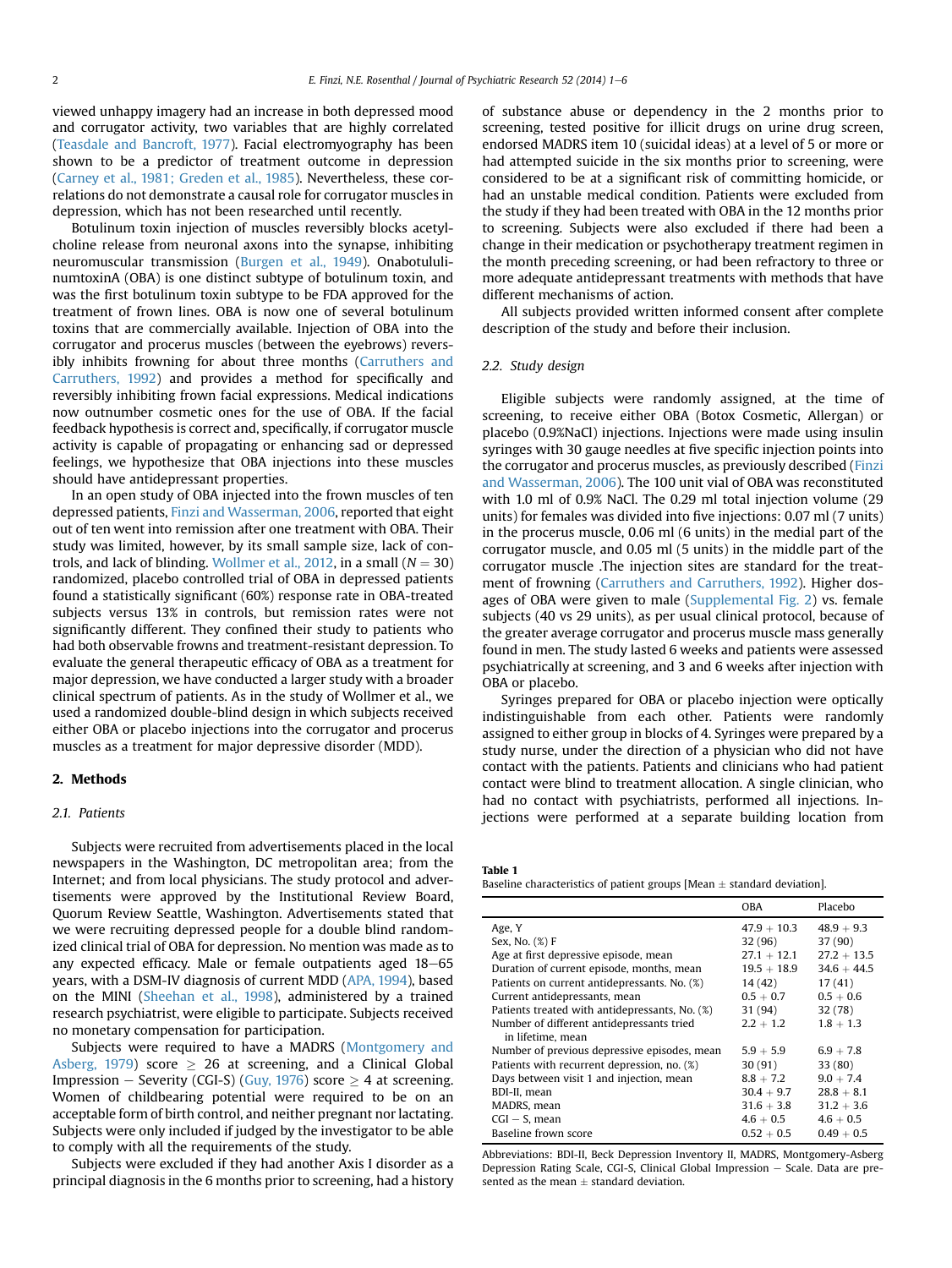<span id="page-2-0"></span>ratings, which led to a mean time lag of 9 days between screening and injections ([Table 1\)](#page-1-0). No instructions were given to either subjects or to rating psychiatrists as to what physical changes in facial expression might occur. All patients were assessed photographically, at the time of injection and at the final patient visit, at rest and after maximal voluntary frowning (effortful). Photographs of subjects were rated blindly by two Board-certified dermatologists who did not know or treat any of the study subjects, according to a standardized four-point frown clinical severity score, with 0 signifying no frown, and 3 signifying maximal frown ([Honeck et al.,](#page-5-0) [2003\)](#page-5-0). Frown data were categorized as follows: BL-R (initial visit, at rest), BL-E (initial visit, effortful), 6W-R (6 weeks, at rest), and 6WE (6 weeks, effortful). Only the injecting clinician photographed subjects and photographs were reviewed only after the clinical trial was completed. Subjects' medication and psychotherapy regimens remained unchanged throughout the course of the trial.

To help assess the blinding of the trial, after completion of the trial psychiatric raters were shown photographs of subjects taken during their initial and final visit. They were then asked to guess which treatment they thought subjects had received. Subjects were also asked, after trial completion, to state which treatment they thought they had received.

#### 2.3. Outcome measures

All patients were assessed at three visits (screening, and 3- and 6-weeks post injection) with the MADRS and, with the CGI, by trained research psychiatrists, and completed the Beck Depression Inventory II (BDI) [\(Beck et al., 1961, 1996\)](#page-5-0). The primary outcome measure was response to treatment, as defined as a 50% or greater decrease in MADRS from baseline. Secondary outcome measures included remission rate, as defined by a MADRS score of 10. or lower. Other secondary outcome measures included changes in BDI and CGI scores.

#### 3. Statistical analysis

All subjects who met inclusion criteria and had at least one visit value in addition to a screening value were entered into the analysis. Chi square statistics and Fisher exact tests were used to assess response rates, and differences in response rates were assessed with the non-parametric Mann-Whitney  $U$  test. Descriptive statistics were obtained and tests for the statistical assumptions of normality and homogeneity of variance were made. These statistical assumptions were satisfied.

The time point data were analyzed using mixed model analysis of variance to assess the difference in MADRS scores between the two treatment groups over time. This method, designed for repeated measures, does not require complete data. Thus all subjects who satisfied inclusion conditions and had a least one visit value in addition to screening, were entered into the analysis. Any variation in group size reports (in the text or figures) are the result of varying numbers of data points per subject post screening. The mixed model ANOVA produces three statistical F tests. There is a test between the two treatment groups, OBA vs. placebo, a test of the time profile (baseline vs. week 3 vs. week 6) and the treatment group interaction over time. The Akaike Information criterion (AIC) was used in comparing model covariance structures. Statistical significance was set at the 0.05 level (two-tailed), with the Bonferroni correction applied as statistically necessary to correct for multiple comparisons where applicable. We analyzed CGI data by considering those who were judged to be much improved on the CGI scale (a score of 2 or less). To assess the relationship between frown variables and MADRS response to OBA, we analyzed the



Fig. 1. MADRS scores over time (mean  $\pm$  standard error of the mean), in the OBA(33) and placebo(41) groups at 3 and 6 weeks versus baseline.

difference in scores between baseline (BL) and week 6(6W) for both effortful and resting frown by means of logistic regression.

We calculated the percentage of subjects who correctly guessed their treatment condition. Since the majority of subjects guessed their treatment condition correctly at the end of the study, we investigated whether the results of the study might have been biased by this potential breach of the blind. In order to do so we performed a two by three ANOVA on MADRS scores. The two groups were OBA and placebo, and the three categories of guessers were those who guessed correctly, those who guessed incorrectly, and those who did not guess at all.

## 4. Results

## 4.1. Patients

121 subjects were screened. 36 subjects were excluded as they did not meet inclusion/exclusion criterion. The 85 subjects who met DSM-IV criteria for MDD were randomized, 41 subjects were randomized to receive OBA and 44 to receive placebo. Eleven patients were excluded: 8 patients in the OBA group; 3 for withdrawal of consent, 1 for protocol violation (starting a new antidepressant), 4 were lost to follow-up; and 3 in the placebo group; 2 for protocol violations (starting new antidepressants), 1 was lost to follow-up. Thus there were 33 subjects in the OBA group and 41 in the placebo group. Of the 74 subjects used in the analysis, 69 had complete data; the other five subjects had incomplete data but were used in the mixed model ANOVA. Of these five subjects, four placebo subjects missed the second visit (week 3), and one OBA subject missed week 3. Fisher's exact test did not reveal any significant differences in dropout rate between the two arms of the study.

As expected by randomization, OBA and placebo groups did not differ significantly in any of the demographic or clinical baseline variables ([Table 1\)](#page-1-0). After screening, subjects received their injections a mean of 8.8(OBA) or 9.0(placebo) days later (N.S). 91% of the OBA, and 80% of the placebo subjects suffered from recurrent depression. 42% of OBA, and 41% of placebo subjects were currently on antidepressants. The mean resting baseline frown score (scale  $0-4$ ) was low for both OBA and placebo groups, 0.52 and 0.49, respectively (N.S.) [\(Table 1](#page-1-0)). 3 patients complained of temporary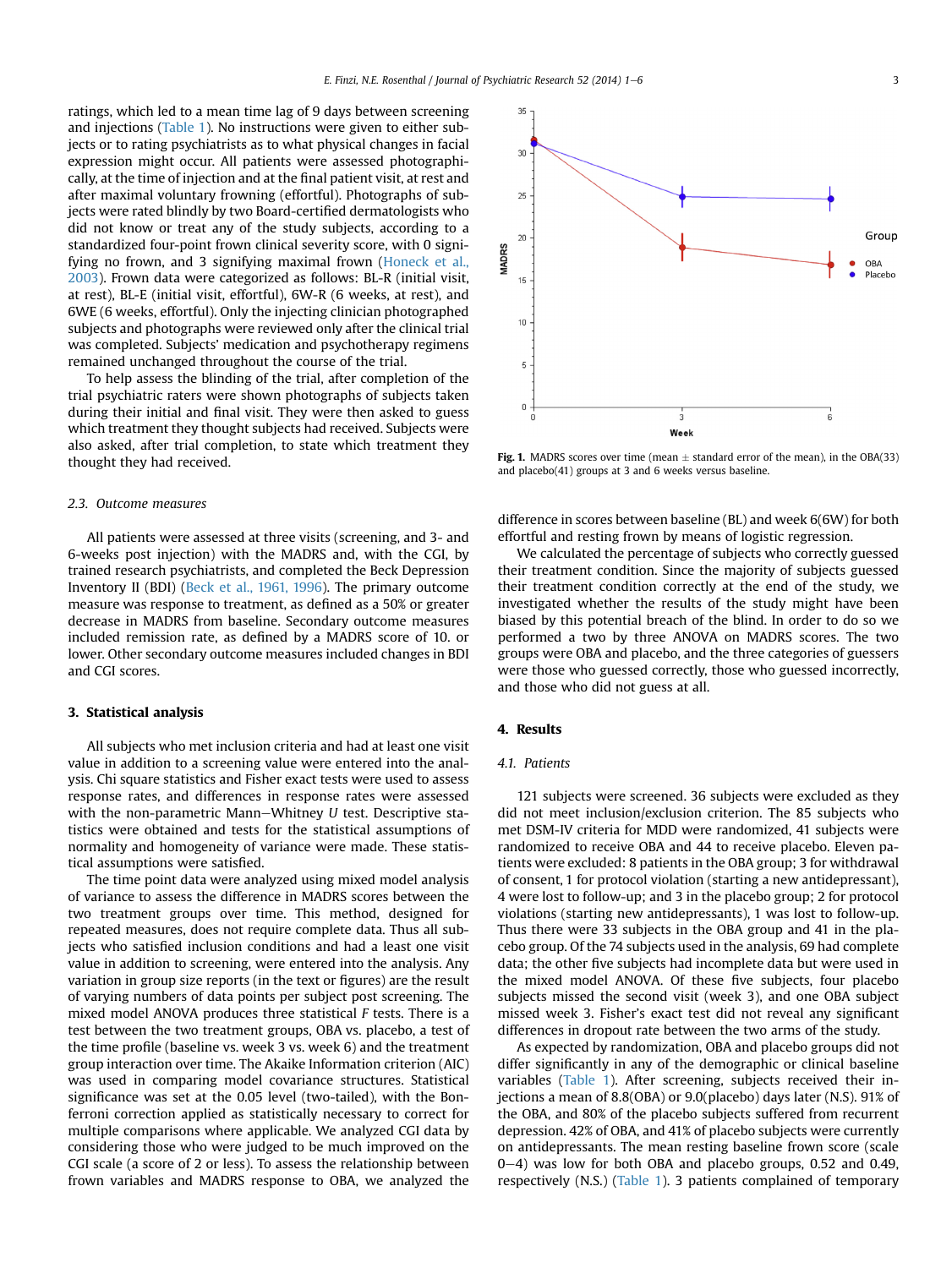side effects: one placebo complained of vivid dreams and headaches, one placebo patient complained of headaches, and one OBA patient complained of headaches.

#### 4.2. Efficacy

Response rates at 6 weeks from the date of injection were 52% and 15% in the OBA and placebo groups, respectively (Chi-Square  $(1) = 11.2, p < 0.001$ , Fisher  $p < 0.001$ ). The remission rate at 6 weeks, as judged by MADRS, was significantly higher in the OBA group, 27% (9 of 33), than in the placebo group, 7% (3 of 41), (Chisquare (1) = 5.1,  $p < 0.02$ , Fisher  $p < 0.03$ ). There was an 7.7 difference in the MADRS scores between the two treatment groups at week 6 (Table 3). The effect size, or Cohen's d, was 0.84.

The MADRS mixed model ANOVA interaction test which assesses the three time period MADRS response profile for the two treatment groups was  $F(2,139) = 10.03$ ,  $p < 0.0001$  (See [Fig. 1](#page-2-0)). The difference between the OBA least square mean of 18.9 and the placebo least square mean of 24.9 at week 3 was statistically significant,  $F(1,159) = 11.2$ ,  $p < 0.001$ . Likewise the difference at week 6, was also statistically significant,  $F(1,160) = 19.4$ ,  $p < 0.0001$  (See [Fig. 1](#page-2-0)). Comparing the scores at the six-week visit versus baseline, there was a significant improvement in the OBA group compared to the placebo group; there was a 47.0% reduction in MADRS scores for OBA, versus a 20.6% reduction for placebo subjects, (Mann-Whitney U,  $p < 0.0005$ ).

Secondary measures of mood and clinical status with other measures corroborated the results seen in the MADRS analyses. For the BDI, a significant mixed model interaction was observed between the drug and depression scores over time (ANOVA, F  $(2,139) = 11.3, p < 0.0001$ . At week 6, the difference between the two groups viz 6.8 was statistically significant,  $F(1,150) = 11.4$ ,  $p < 0.001$ . Analysis of the CGI data at 3 weeks showed that for the OBA subjects, 16 of 32 were much improved vs 9 of 38 placebo subjects, Fisher p value of 0.03. At the 6 week visit, 21 of 33 OBA subjects vs 8 of 41 placebo subjects were much improved, Fisher p value of 0.0001.

#### 4.3. Frown analysis

Logistic regression of the changes in frown scores from baseline (BL)to 6W for resting(R) and effortful(E) frown scores was used to assess the association between these changes and OBA response profile (i.e. responders versus non-responders). Frown score differences were associated with 57% of the non-responders (8 of 14) and 69% of the responders (11 of 16) (See Table 2). The overall total association (19 of 30; 63%) as compared to the benchmark 50% association, has a statistical difference via the binomial test with a P value of 0.07 (trending towards significance). In other words, there was a trend towards changes in frown scores predicting improvement following OBA treatment.

#### Table 2

Logistic regression means and classification matrices using frown difference scores to predict MADRS responders.

| Actual        | Estimated     |           | Total |
|---------------|---------------|-----------|-------|
|               | Non-responder | Responder |       |
| Non responder | 8             | 6         | 14    |
| Responder     |               | 11        | 16    |
| Total         | 13            | 17        | 30    |

8/14 Non-Responders were correctly classified. 11/16 Responders were correctly classified. Thus 19/30 (63.3%) were correctly classified.

|--|

| MADRS scores over time. |  |  |
|-------------------------|--|--|
|                         |  |  |

|                | MADRS [mean (SD)]      |                        |                        |
|----------------|------------------------|------------------------|------------------------|
|                | Week 0                 | Week 3                 | Week 6                 |
| OBA<br>Placebo | 31.6(3.9)<br>31.2(3.7) | 18.9(9.3)<br>24.9(7.9) | 16.9(9.2)<br>24.6(9.2) |

The difference between the OBA mean of 18.9 (9.3) and the placebo mean of 24.9 (7.9) at week 3 was statistically significant, via the Bonferroni corrected individual comparison hypothesis,  $F(1,159) = 11.2$ ,  $p < 0.001$ . Likewise the difference at week 6, Botox mean 16.9 (9.2), placebo mean 24.6 (9.2) was also statistically significant, F  $(1,160) = 19.4$ ,  $p < 0.0001$  (See [Fig. 1](#page-2-0)) and Table 3. Comparing the scores at the sixweek visit versus baseline, there was a significant improvement in the OBA group compared to the placebo group; there was a 47.0% reduction in MADRS scores for OBA, versus a 20.6% reduction for placebo subjects, (Mann–Whitney U,  $p < 0.0005$ ).

As expected ([Carruthers and Carruthers, 1992](#page-5-0)), the OBA group had a decreased ability to form an effortful frown at 6 weeks. The mean effortful frown at baseline, 1.9, decreased to 0.43 at 6 weeks, in the OBA group. Non-parametric Wilcoxon Signed Rank Test,  $p < 0.0001$ .

After completion of the clinical trial psychiatric evaluators correctly guessed 73% of group allocations. Among those subjects who received OBA, 52% correctly guessed treatment, 33% incorrectly guessed, and 15% made no guess. Among those who received placebo, 46% guessed correctly, 39% incorrectly, and 15% made no guess. To assess whether unblinding might have influenced the outcome of different groups (those who guessed correctly, incorrectly or did not guess at all), we assessed MADRS scores in a twotreatment by three-guess categories ANOVA. In the two-by-three interaction *F*-test, *F* was 2.68 ( $P = 0.36$ ). While the overall MADRS outcome for the two treatments was preserved, the pattern over the three guess categories was statistically flat within both the OBA and placebo groups. In other words, there was no difference in the change in MADRS between those who guessed their condition correctly and those who did not.

#### 5. Discussion

The present study supports earlier research suggesting that OBA injected into the corrugator and procerus muscles can have antidepressant effects in people with major depressive disorder ([Finzi](#page-5-0) [and Wasserman, 2006; Wollmer et al., 2012; Finzi, 2013\)](#page-5-0). The present study takes these findings further in a few ways: First, it is the largest controlled study to date; second, we found a significant increase in remissions following OBA vs. placebo; third, the patient population was not selected for treatment resistance (less than half were on antidepressants).

To the extent that our study covers the same territory as that of [Wollmer et al. \(2012\)](#page-5-0), our results are similar. Specifically, they observed a 47.1% vs. 9.2% reduction in Hamilton D 17 scores, in the OBA versus placebo groups whereas we observed a 47.3% vs. 20.6% reduction in MADRS scores in the corresponding groups. Similarly, [Wollmer et al., 2012](#page-5-0), reported a 60.0% vs. 13.3% response in the OBA vs placebo group, as measured by Hamilton D 17 scores, while we observed, as measured by MADRS, a 52% vs 15% response.

In the current findings, there was some suggestion of differential efficacy between OBA as a monotherapy (remission rate of 21%) versus OBA as an augmentation of ongoing antidepressant treatment (remission rate of 36%). The higher remission rate when OBA is used as an augmentation treatment vs. monotherapy may suggest that the treatment is more effective in the latter context. This point will need to be confirmed in larger studies.

In contrast to the earlier study, our trial did not require subjects to have any specific facial characteristics, such as the ability to form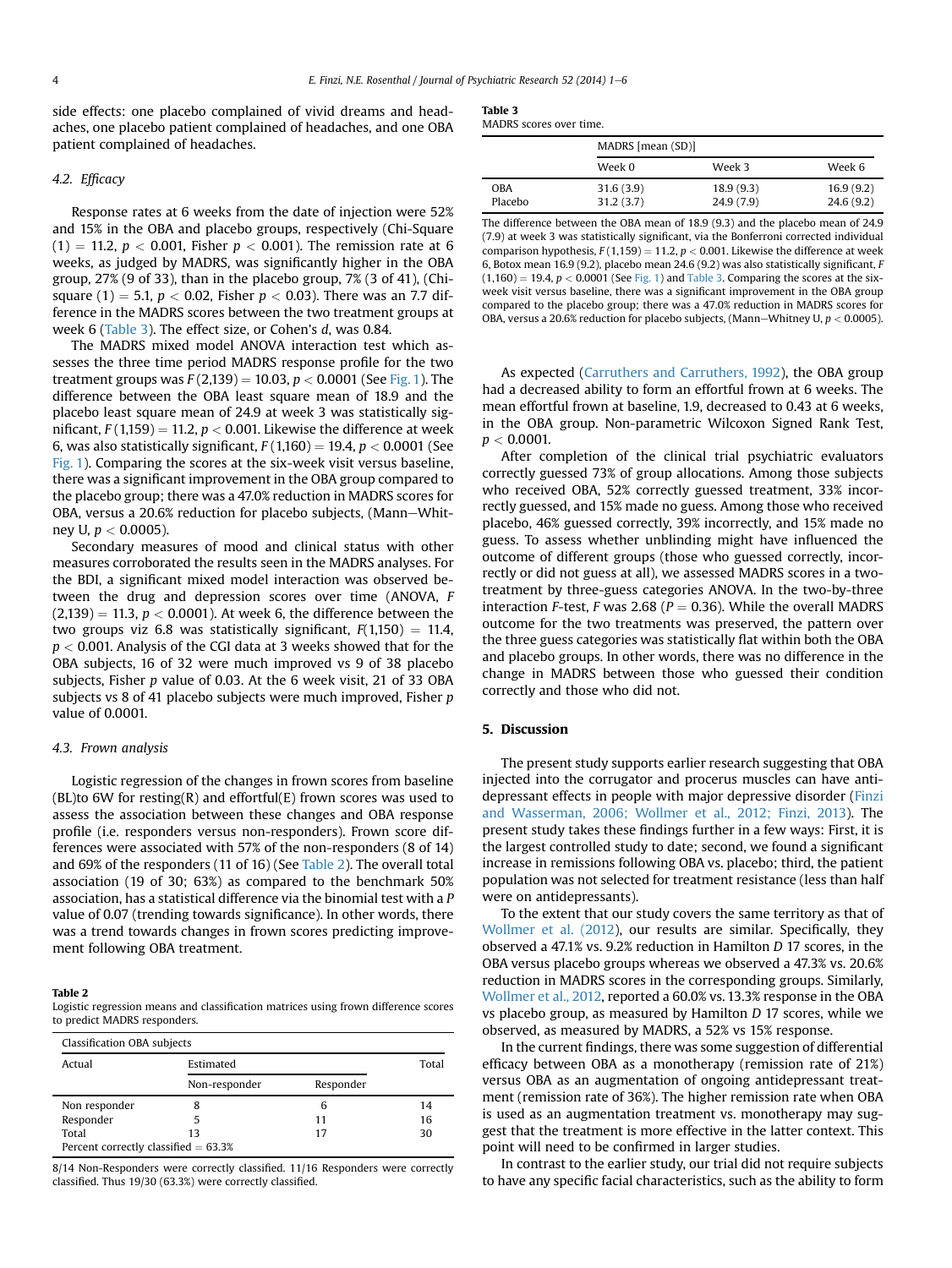a frown or the presence of a resting frown, in order to be included. An observable frown at rest was not found necessary for improvement in major depression with OBA. In analyzing the relationship between frown data and response, we found that 5 of 13 patients who had no discernible frown at rest at their baseline visit nevertheless experienced full remission after receiving OBA.

Although there was no significant correlation between change in frown scores and change in mood, there was a trend in that direction ( $P = 0.07$ ). If this trend is borne out in subsequent studies or proves significant in larger N studies, that would support the facial feedback hypothesis. We do need to acknowledge the limitations of snapshots in assessing ever-changing facial expressions that might influence mood.

Psychiatrists who saw photographs of the subjects taken before and after the study were able to guess correctly in about three quarters of cases which treatment condition had been given. However, this does not necessarily mean that the blind was vitiated in the actual clinical situation. Guessing the treatment condition of subjects from snapshots presented to clinicians side by side is a poor reflection of the realities of a clinic situation in which raters saw patients three weeks apart interspersed with many other patients in a busy clinic setting. In the latter scenario, it seems highly unlikely that minor frown changes (the change in baseline frown scores across the study was not statistically significant) would be discerned. Patients, reviewing their own experiences in the study, reached similar conclusions to those reached by the raters. Although this could suggest a breach of the blind, it is also possible that patients who felt happier might have been more likely to guess the active condition correctly based on their mood improvement. Even if the blind were breached, however, the question arises as to whether that was of consequence to treatment outcome. Results of the ANOVA that examined the relationship between direction of guessing versus MADRS response yielded no significant findings. This could be construed to suggest that guessing correctly does not in and of itself influence treatment outcome. This question will beneed to be clarified by further studies and we have provided specific details of our protocol to facilitate replication by others.

It is worth noting that unblinding has been a common problem in many so-called double-blind clinical trials, where several investigators have reported that at least three-quarters of participants correctly guessed their treatment assignment after the trial was over ([Rabkin et al., 1986; Bang et al., 2004; Perlis et al., 2010\)](#page-5-0).

The placebo response in the present study was lower than has been reported for many depression trials. Possible explanations for this are: (1) We offered no reimbursement to study subjects, which might have helped in the selection of appropriate subjects; (2) Placebo response has been shown to correlate with the number of psychiatric assessment visits ([Rutherford et al., 2009](#page-5-0)), and our study had only two follow-up visits compared to the usual four to six: and (3) It is of course possible that unblinding might have weakened the placebo effect notwithstanding the absence of an association between guess status and MADRS responses.

If OBA proves to be an effective treatment for depression, it would be particularly useful insofar as it should have no adverse interactions with concurrent medications, since OBA injected as per the current protocol is not absorbed systemically. Since the action of OBA in preventing muscle contraction is temporary, lasting on average about three months, we would anticipate that patients may need to receive repeated treatments in order to maintain the improvement.

There are several possible mechanisms by which OBA may help alleviate depression. First, frowning may affect the way people feel about themselves when they look in the mirror and the way others respond to them. OBA, by reducing the level of frowning may cause others to respond in a way that influences mood favorably. Happier facial expressions may influence mood by facilitating more positive social interactions with others ([Heckmann et al., 2003](#page-5-0)). Finally, in line with the facial feedback hypothesis that inspired this study, frowning may in and of itself be depressogenic . Thus, reduction in frowning may be in and of itself therapeutic.

We suggest that the brain continuously monitors the relative valence of facial expressions and that mood responds accordingly. We term this emotional proprioception ([Finzi, 2013](#page-5-0)), and suggest that it represents an important pathway for the brains' evaluation of emotional states. According to this model, the brain continuously assesses the extent of facial muscle contraction and muscle tension by proprioception. One can view the state of corrugator muscle tension as part of a neuronal circuit involving the brainstem, with motor input from the facial nerve and sensory afferents from facial and trigeminal cranial nerves. OBA treatment of the corrugator muscle, would interrupt the normal circuitry, reduce distress signals to the brain and thereby influence mood in a favorable way. This model is also supported by work showing that OBA treatment of the frown muscles modifies emotional perception ([Niedenthal](#page-5-0) [et al., 2009; Neal and Chartrand, 2011](#page-5-0)) and amygdala activation ([Hennenlotter et al., 2009](#page-5-0)).

We acknowledge the following limitations of our study: (1) Too few men were included for us to draw conclusions about the value of OBA in men with depression: (2) We followed subjects for only six weeks; and (3) There was an average delay of 9 days after screening before subjects received their injections. It is possible that depression levels changed in the 9 days between screening and injection. However, there was no difference in the duration of the delay between those receiving OBA vs placebo, and no apparent reason why the delay in being injected should have favored one condition over the other. Future studies should obtain the baseline rating, randomize, and begin treatment all on the same day.

Potential advantages of OBA treatment for MDD include: (1) An excellent safety record for OBA injections into the corrugator and procerus muscles [\(Brin et al., 2009\)](#page-5-0); (2) The long-lasting effect of a single dose should help compliance, which can be a problem in the treatment of depression ([Serna et al., 2010\)](#page-5-0); (3) Because of expected long treatment intervals, it is reasonably cost-effective [\(Beer, 2010\)](#page-5-0); and (4) There are few drug interactions with locally injected OBA.

#### Funding

Research support has been provided solely by the Chevy Chase Cosmetic Center.

## Conflict of interest

Eric Finzi has been awarded a patent for the treatment of depression with botulinum toxin. The Chevy Chase Cosmetic Center, which provided funding for this study, is solely owned by Eric Finzi. Norman Rosenthal has no conflicts of interest to disclose.

#### Acknowledgments

We are grateful to Joshua Z. Rosenthal,MD, Khursheed K. Khine,MD, Catherine T Tuggle, Allison Wagner,PA and Ronald Katz,MD for their work in collecting data for this study.We are most grateful to John J. Bartko,PhD and Eduardo Romano,PhD for performing statistical analysis.

#### Appendix A. Supplementary data

Supplementary data related to this article can be found online at <http://dx.doi.org/10.1016/j.jpsychires.2013.11.006>